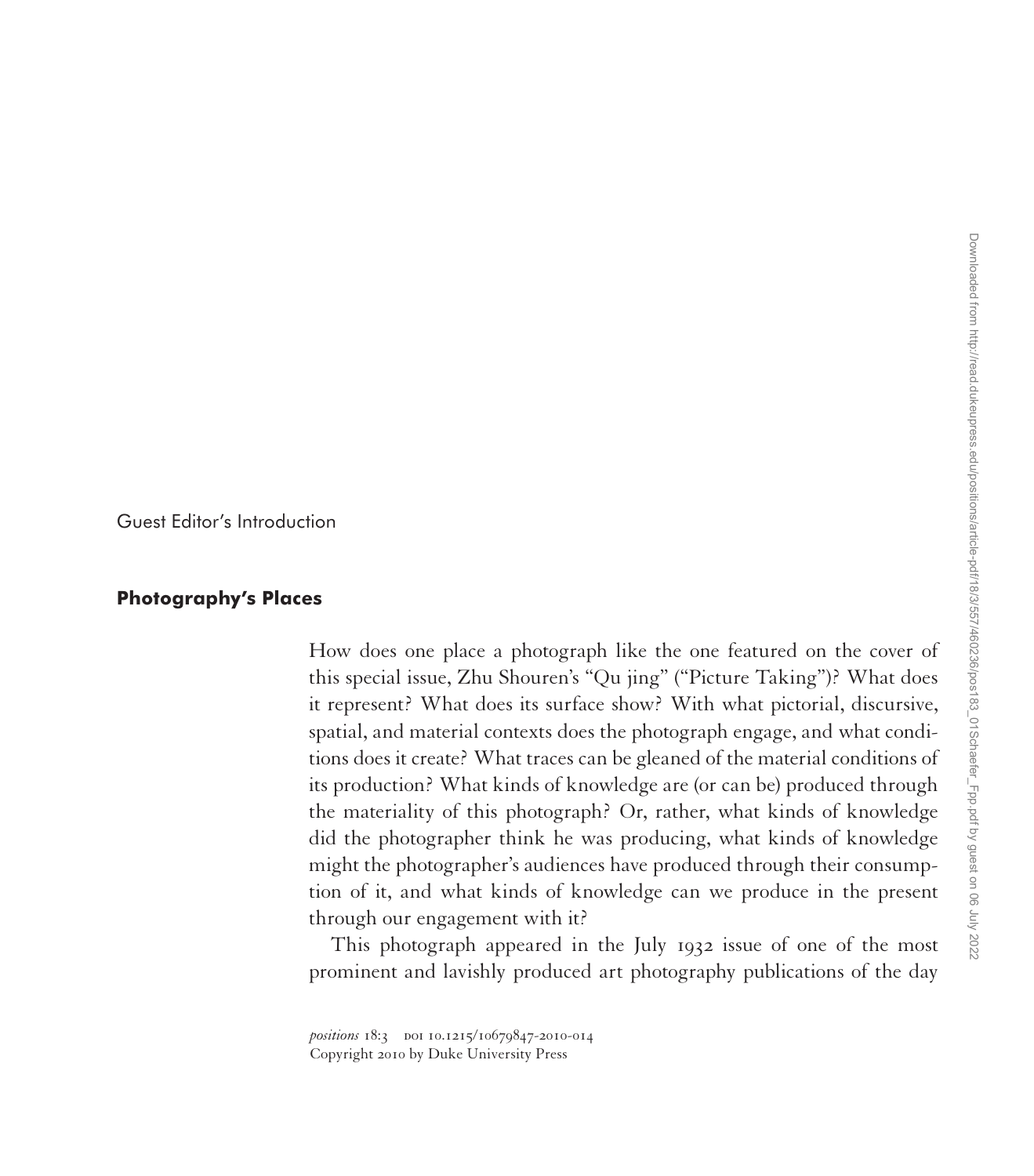in Shanghai, *The Chinese Journal of Photography* (*Zhonghua sheying zazhi*), and, at first glance, it exemplifies the landscape aesthetic promoted in the journal. The photographer employs a relatively shallow depth of field in order to maintain a sharp focus on the main subject (as can be seen in the finely delineated details of the boats in the foreground), while allowing the distance to grow vague (as the far shore and pagoda in the background threaten to dissolve into a blur); such an aesthetic draws on practices of pictorialist photography that were circulating globally at the time, one of whose goals was to reproduce the effect of a momentary visual impression. This practice was perhaps most closely associated with the English photographer Peter Henry Emerson, whose work had been exhibited in East Asia as early as  $1893$ .<sup>1</sup> The specific practice made manifest in this photograph, however— which we see as well in other photographs by Zhu, as well as in the work of Hu Boxiang and Lang Jingshan, among others— is the deployment of pictorialist techniques to reappropriate long-existing Chinese techniques of landscape representation. For with its bands of sky, shore, and water, whose slight diminishing and broadening balance each other across the composition, the photograph seems designed to appear as if it were a section of a handscroll that continues beyond the  $4 \times 5$  photographic frame, the lens blur of the pagoda and far shore evoking an ink wash as well as atmospheric perspective. What distinguishes this photograph, however, are the two dark figures at the lower left, which have been burned in for emphasis during the printing process to contrast sharply with the more lightly exposed landscape and boats. It is not uncommon, of course, for a spectator to be depicted in a landscape picture as a stand-in for the viewer of the picture as a whole. But, in this case, the place of the depicted figure contemplating the landscape is taken by a photographer; for the figure on the left, judging from his stance, is peering down into the waist-level viewfinder typical of a Rolleiflex or of a portable  $4 \times 5$  large-format camera, such as the U.S.-made Graflex, both of which were used at this the time in China by both foreigners and Chinese.

So how do we place such a photograph? As a redeployment of the Emersonian pictorialist practices of photography once prevalent across East Asia? Or as an evocation of other mediums, such as landscape ink painting? Or, since the pictorialist practices it uses to evoke ink-painting now appear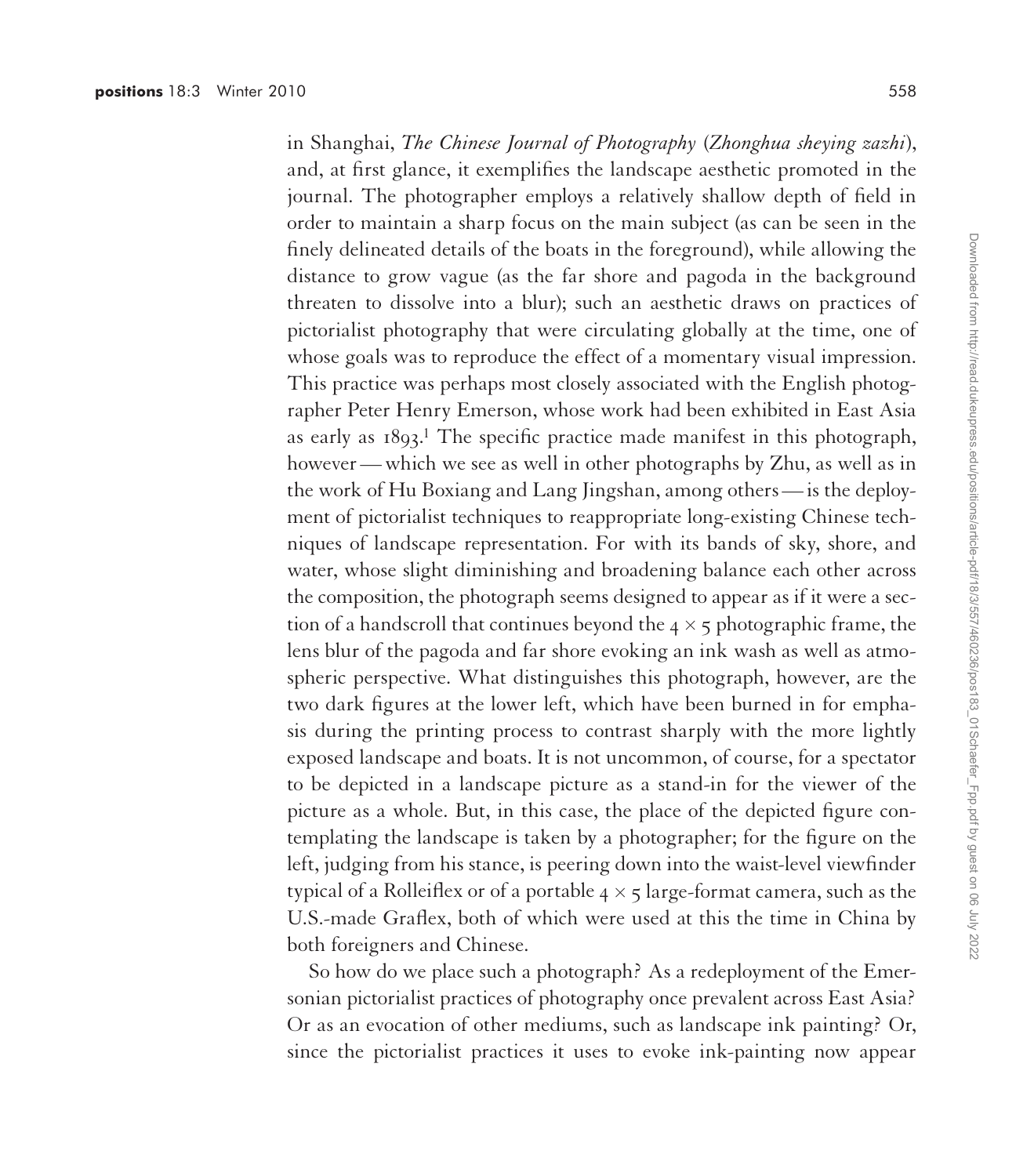dated, do we locate this photograph in the past, as a document of a moment in history with its specific modes of transportation, dress, camera equipment, and, of course, photographic aesthetics? Or, as it is primarily a landscape photograph, should we understand it as an evocation of a *place* at a particular moment in the past?

The title, "Picture-Taking," complicates these questions, for it does not refer to the landscape or view as such, as would, say, a title like "Fengjing" ("landscape" or "scene"), or a reference to a specific place. Instead, Zhu's title calls attention to the act of picture-taking. The English translation that appears with the published photograph suggests the act of selecting a scene to represent, in a usage that originated with painting but found its way into photography through terms like *qujingqi* (viewfinder). As such, the photograph then becomes more a reflection on the processes of representing "place" than a contemplation of a view, in which the photographers taking a picture of this scene themselves become a part of a landscape that is itself photographically rendered to evoke an ink painting— all framed within a photograph of the same  $4 \times 5$  large format seemingly also used by the photographer *within* the picture.

But yet another context frames the photograph, its title, and the page on which they appeared. For "Picture-Taking" was published in the first issue of *The Chinese Journal of Photography* to appear after the Japanese bombing of Shanghai in 1931, one of whose many casualties was, at least temporarily, Shanghai's publishing industry. In his introduction to this issue, Zhu (who not only made the photograph but was also editor of the journal) discloses what he believed to be the real stakes of such pictorialist photography. Having referred to Japan's recent violence in Manchuria and Shanghai, Zhu complains of the violence done to China "even in the arts," where "Japan has appropriated just a smattering of our national painting [guohua, as Chinese landscape had come to be called]. . . . And yet internationally, it is actually believed that [the Japanese] are the true representatives of Eastern art."2 Moreover, the Japanese had put forth the view that Japan was the "center of Eastern photographic art, [and] that Japanese culture [is] sufficient to represent the East, [while] insinuating that China [is] still back in a primitive era" (47). In other words, Zhu accuses Japan of stealing not only China's land but also the very image of China and its landscape art practices, which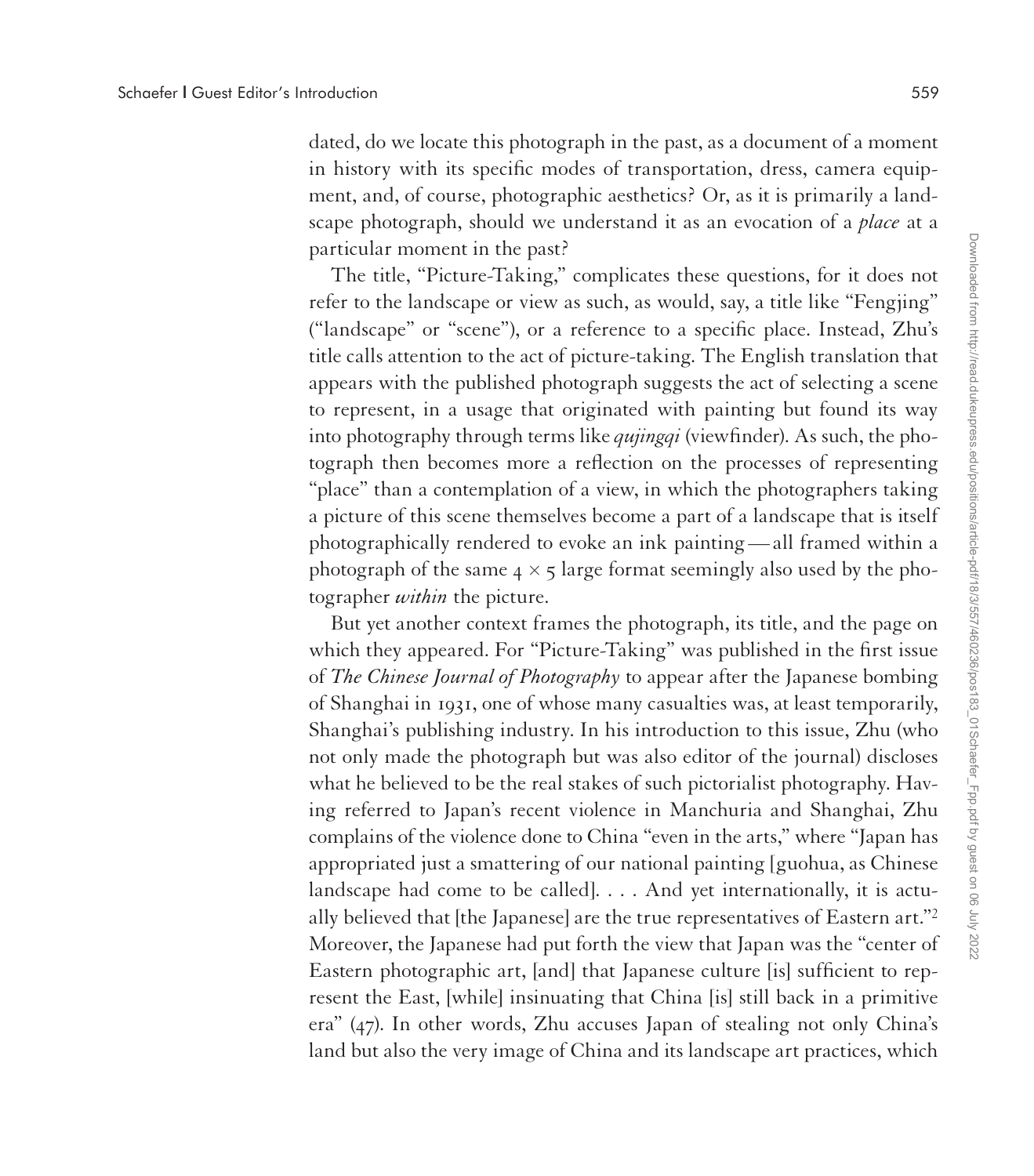Zhu and others claimed to be essentially Chinese. The aim of practicing art photography, Zhu suggests, is thus to reclaim the image of China from Japan, to enlist artistic photography to represent China to the world as the essence of "Eastern" culture— thus calling forth a photography of competing essentialisms, competing imperial landscapes. Chinese photographers, Zhu concludes, must create photographs that show to the world that "we have our own national characteristics, our own national style," so that China could "occupy its rightful place" on the international stage (ibid.).

Thus, from within its specific location, Zhu's photograph raises questions about place: its selection and making— as well as its taking, in several senses. By *picturing* the picturing of place, Zhu literally foregrounds the place of such picturing practices within the landscape— through a photograph that appropriates Western pictorialist practices to resituate photography in the aesthetics of Chinese landscape (or "national") painting.<sup>3</sup> The photograph collapses together the places that photography might occupy, both among Chinese representational practices and within China's landscape. That is, landscape is not only a representation "of" a place, it is also a geographical site that is itself always already a representation, even as the act of picture-taking that this particular photograph stages is also meant to be a "taking [back] of the scene," to claim a place within the cultural geopolitics of colonialist modernity.4

All this suggests that to consider photography in East Asia is to consider its places within specific East Asian cultures, and as well as globally, and to examine the viewpoints that East Asia offers within a truly global history of photography. It is to ask what kind of a medium photography is; or, better, what kinds of mediums constitute it, and how various photographic practices have been perceived vis-à-vis other mediums and representational practices, both across historical time and geocultural space. It is also to ask what kinds of historical, social, political, epistemological, and spatial relations photography mediates, and how, within specific locations and practices. For East Asia's relationships to the world and its own regional past have become increasingly mediated by the global circulation of images, as photography has enabled the visual documentation of the world in Asia as well as the West. Paradoxically regarded as both a medium for reconstructing East Asian identities and a specifically foreign way of seeing and image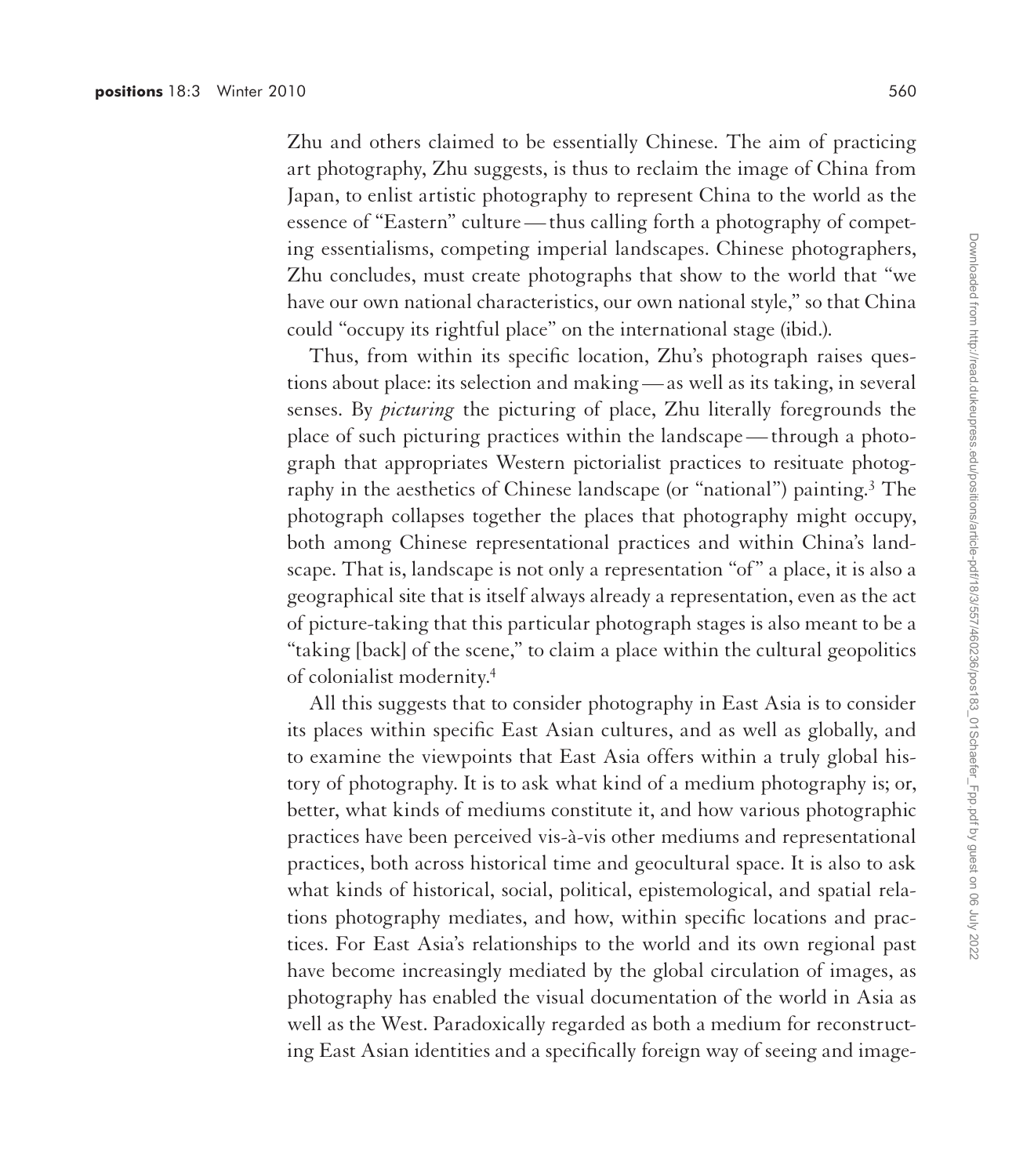making, photography has been implicated as a crucial pictorial practice in Asia's colonial and postcolonial histories; it has been a medium for both producing commodified images and for questioning received images.

Much critical and theoretical writing on photography has been at something of an impasse in recent decades. This seems due, among other things, to the stranglehold of underexamined ideas about photography, such as the still-prevailing conceptualization of the relationship between photographs and reality by an appeal to the semiotic notion of "index," or a sign with a causal relationship to that which it represents. Arguably, one of the problems this notion has led to is the conflation of the photographic practice of marking surfaces with light, with pictures that may or may not be made of such marked surfaces, a conflation of index with icon. The assumption that follows from such a conception is that photographs are an "imprint of the real," that they reproduce the real rather than use the real to constitute images. Furthermore, there is a widespread assumption that photography is a singular and more or less constant technology (so that one can write of an essentialized notion of "the photograph") rather than a wide range of technologies for marking surfaces through photochemical means, each capable of constituting very different kinds of pictures (if they create pictures at all) with very different epistemological and ideological effects.<sup>5</sup> To elide this plasticity of technical means that necessarily mediate between the real (or, more specifically, the light and shadow of the real) before a camera lens and the finished photograph is to elide much of the ideological work that happens between the real and its "imprint"— and, inadvertently, to render that elision natural by conceptualizing photography as simply an imprint. We can perhaps attribute this critical impasse to a split between technical knowledge of photographic processes, on the one hand, and the practice of cultural theory and criticism, on the other (as opposed to the majority of the important nineteenth- and early-twentieth-century texts on photography, which were written by theorists who were themselves practitioners, and for whom theorization was inseparable from material knowledge of photographic practices).6 Indeed, some of the most rigorous recent writing on photography has sought to rebridge this divide, to enable material and historical analysis by attending to the technical properties of photography's various mediums.7 Another recent (and long overdue) approach has been to explore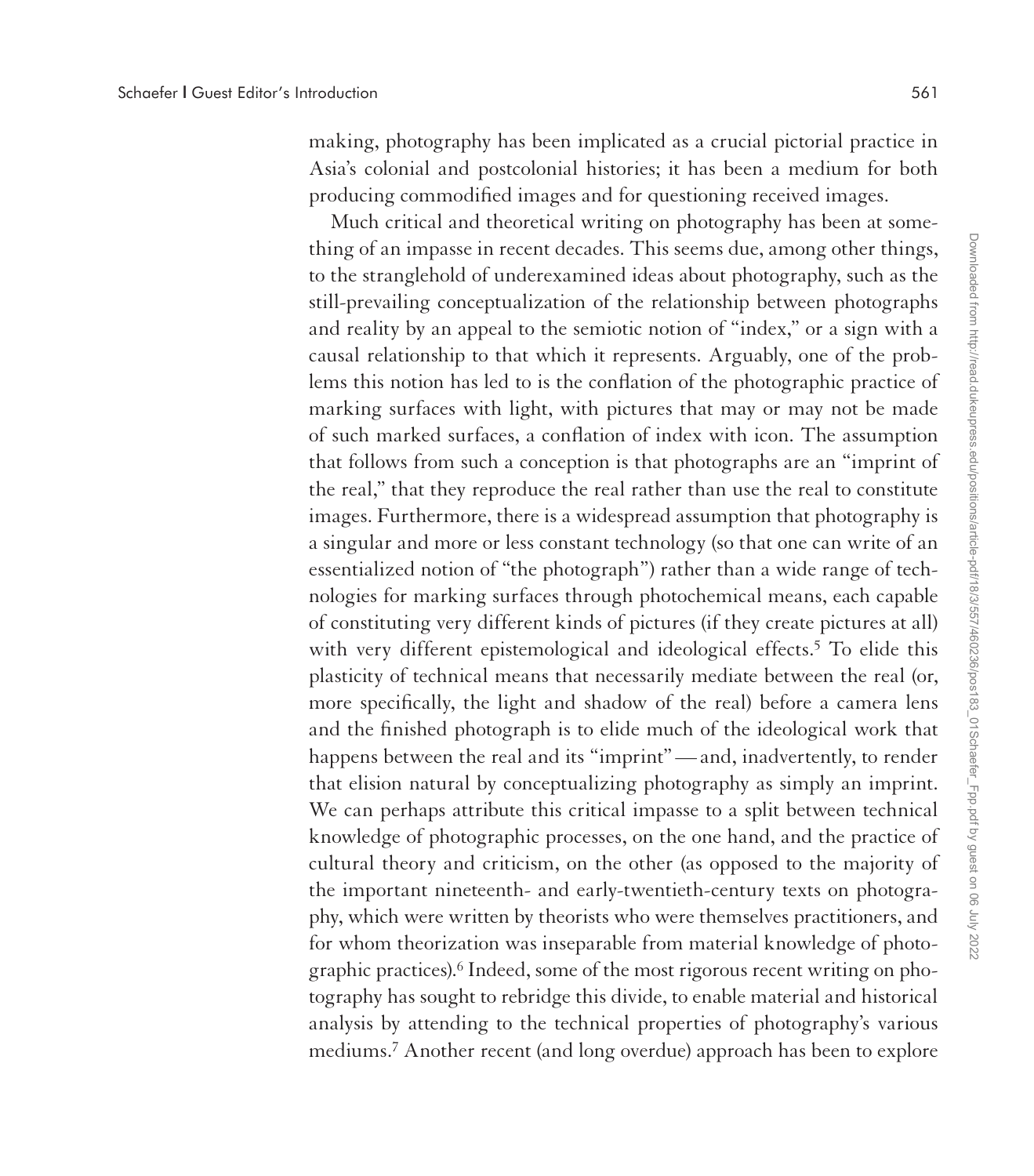"photography's other histories": articulations of photographic practices outside the West.<sup>8</sup> The danger of this approach—not always avoided— is its tendency to reproduce the same old unexamined clichés of indexicality and referentiality in new cultural contexts.

At their most daring, the essays in this special issue seek ways beyond this critical impasse. They are gathered as a survey of some of photography's places in East Asian cultures and as an exploration of how conventional conceptions of photography may be altered by examining its specific histories in East Asia, taking as point of departure a broadly conceived notion of place. This conception of place brings together the virtual spaces depicted in photographs, the spatial qualities of photographs as physical objects, and the social spaces in which photographs are produced and situated, as well as the metaphoric places the medium occupies in specific cultural-historical moments.<sup>9</sup> Through their exploration of photography's many places in East Asia, the essayists approach photography as both an object and a medium of cultural critique. They do so by attending to the material and historical conditions of the conception, production, circulation, and consumption of photographic images, and the ideological meanings that both inform and result from these material practices. And by engaging in what might be called a historical anthropology of vernacular understandings of image-making technologies, they consider the social and institutional practices and contexts within and against which the processes of making photographs produce meanings and knowledge.10

Maki Fukuoka's essay asks the fundamental question of how the supposedly "ontological" relationship between photography and the real is understood in specific historical contexts. Indeed, the cultural embeddedness of familiar and well-worn theoretical claims of photography's "realism," "indexicality," and "objectivity" is just one of the insights revealed by examining photography from a position "outside of" the West— an embeddedness of which practitioners and writers on photography in Asia from its earliest years were acutely aware, and which is all too often elided in writing in the West. The crucial move of Fukuoka's essay, however, is that she does *not* write the early history of photography in Japan as one of importation and adaptation— or, worse, as a response to and nationalist overcoming of the West. Rather, she attends to the genealogy and social life of the term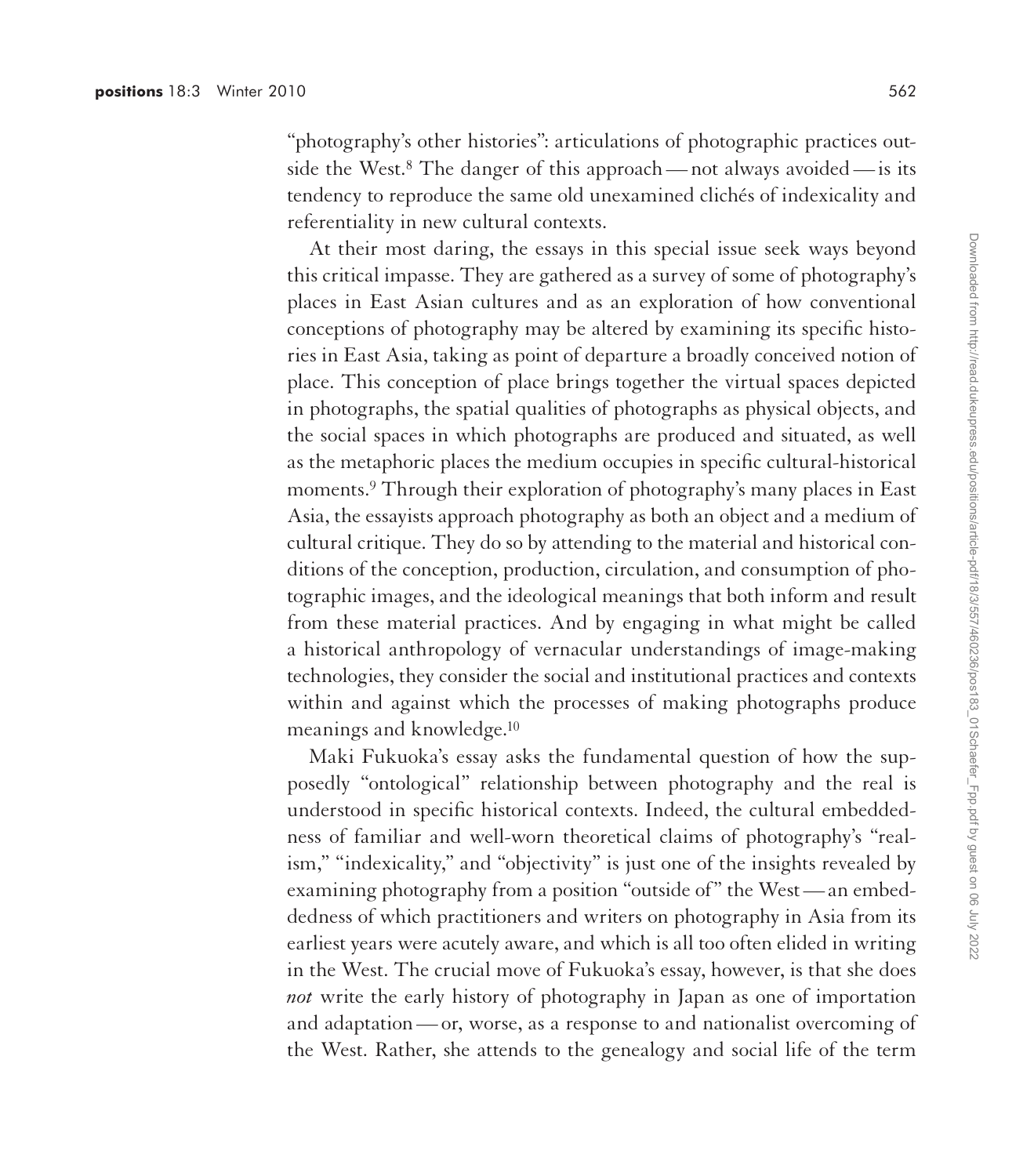that came to mean "photography" (*shashin*, which might be translated as "transcription of the real") as a site of negotiation between existing pictorial practices and new photographic technologies. Before it was taken to mean photography, *shashin*— a term that circulated from China to Japan— was already in use during the nineteenth century to refer to images produced through other mediums (such as copper etchings and ink rubbings) that were understood to afford a high degree of visual accuracy for the purposes of observational verification in the collection of botanical and pharmacological specimens. As Fukuoka discloses, *shashin* before photography did not signify realism or direct observation, as has often been assumed, or even the quality of a representation; rather, it signified the relationship between an object and its representation.

Fukuoka's detailed analysis also makes clear that the specific material conditions of a given medium are inseparable from the epistemological claims that medium is understood to make possible. In addition to framing and compositional strategies, the technical choices in the production of photographs— the availability or choices of formats, lenses, apertures, shutter speeds, as well as the photochemical processes through which images are constituted— are equally crucial to their ideological productions of place. Again, this is not so much a matter of the ontology of photographs— that is, asking what photographs "are," and assuming that what a photograph records is an "imprint" of the real. Rather, to redeploy the central question of Andrew Jones's essay on architectural photography, it means asking what photographs "do." Felice Beato's photographs, for instance, document the 1860 seizure of Beijing and destruction of the old Summer Palace by British and French expeditionary forces, even as, by virtue of their slow exposure times, they render the inhabitants of these places almost invisible. As Jones puts it in his powerful discussion of Beato's photographs, the wet-collodion process that Beato used was "the neutron bomb of nineteenth-century photographic techniques," preserving the architecture but wiping out the people in its pictures. Because of the differences between what lies before the camera, the image projected within the camera, and what is preserved on the photosensitive surface, such photographs pictorially both dispossessed Chinese people of their own architectural spaces and enabled foreign powers to imagine the possession of such "empty" places, an imagination underscored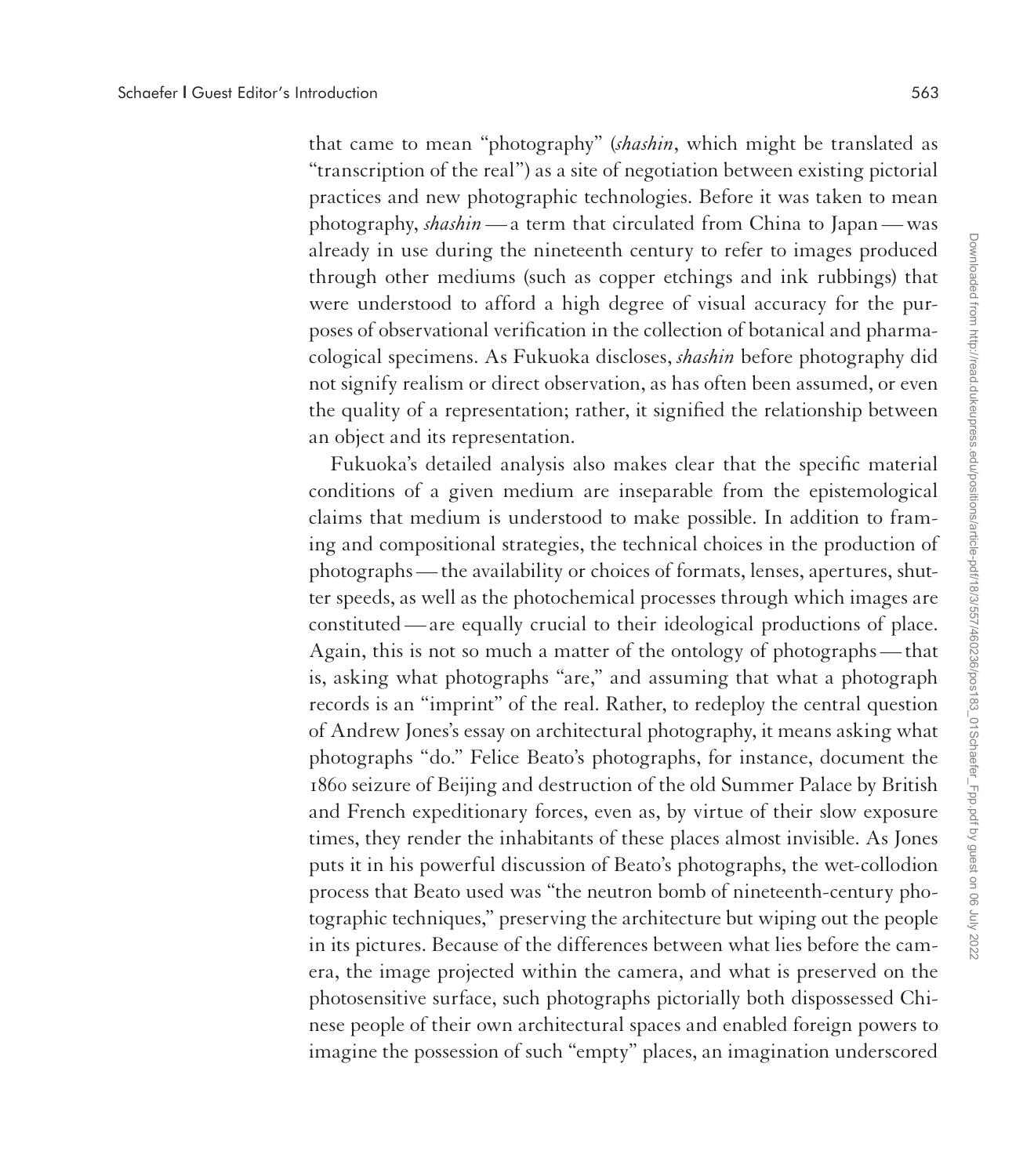by the apparent equation of the deep perspectival space constituted by camera lenses with the penetration of conquered places.

Jones demonstrates the ideological work that occurs in the gaps between the space in which a photograph is taken, the photographic surface, and the resulting virtual space represented by the photograph. For Yomi Braester, however, the key ideological and performative work of making photographs occurs in the relations between viewfinder and lens, on the one hand, and represented spaces, on the other, as well as in the gaps between the frames of the picture and of the location in which the photograph is taken. By situating his work in one of the most ideologically fraught locations in modern China, Tiananmen Square, Braester shows how the pictorial spaces framed by a camera viewfinder and the topological borders framing the Square— "image and space," as Braester puts it— "combine to form an ideological framework that defines the relationship between photographed subject and prevailing social values," whether that means framing an individual in parallel with Tiananmen's space and, by implication, accepting its ideological frame or challenging that ideological frame by using a spontaneous, unstable frame at an angle from the space of the square that makes Tiananmen less a "monumental architecture of state emblems" and more a spatial *objet trouvé*.

In the historical instances examined in all of these essays, theories (broadly conceived) of photography, which are made manifest in both vernacular understandings and specific practices, are inseparable from the technology's mediation of social spaces and relations. Indeed, as Nicole Huang's analysis of family portraits from the latter years of China's Cultural Revolution demonstrates, the very processes of photography (or, to recall Zhu Shouren's term, "picture-taking") are social relationships— as are the social lives of the resulting photographs, once taken— mediating the realms of self and other, public and private, at precisely a moment in which private life histories were often painfully immediate to public political campaigns. "The public bombardment of images of revolution, mass mobilization, and absolute devotion," Huang writes, "contrasted with the everyday use of photography in family rituals. The latter sustained urban fabric and familial ties in spite of political turmoil and marked a realm that was mostly discreet and distinctively private in an era when the private was inevitably politicized."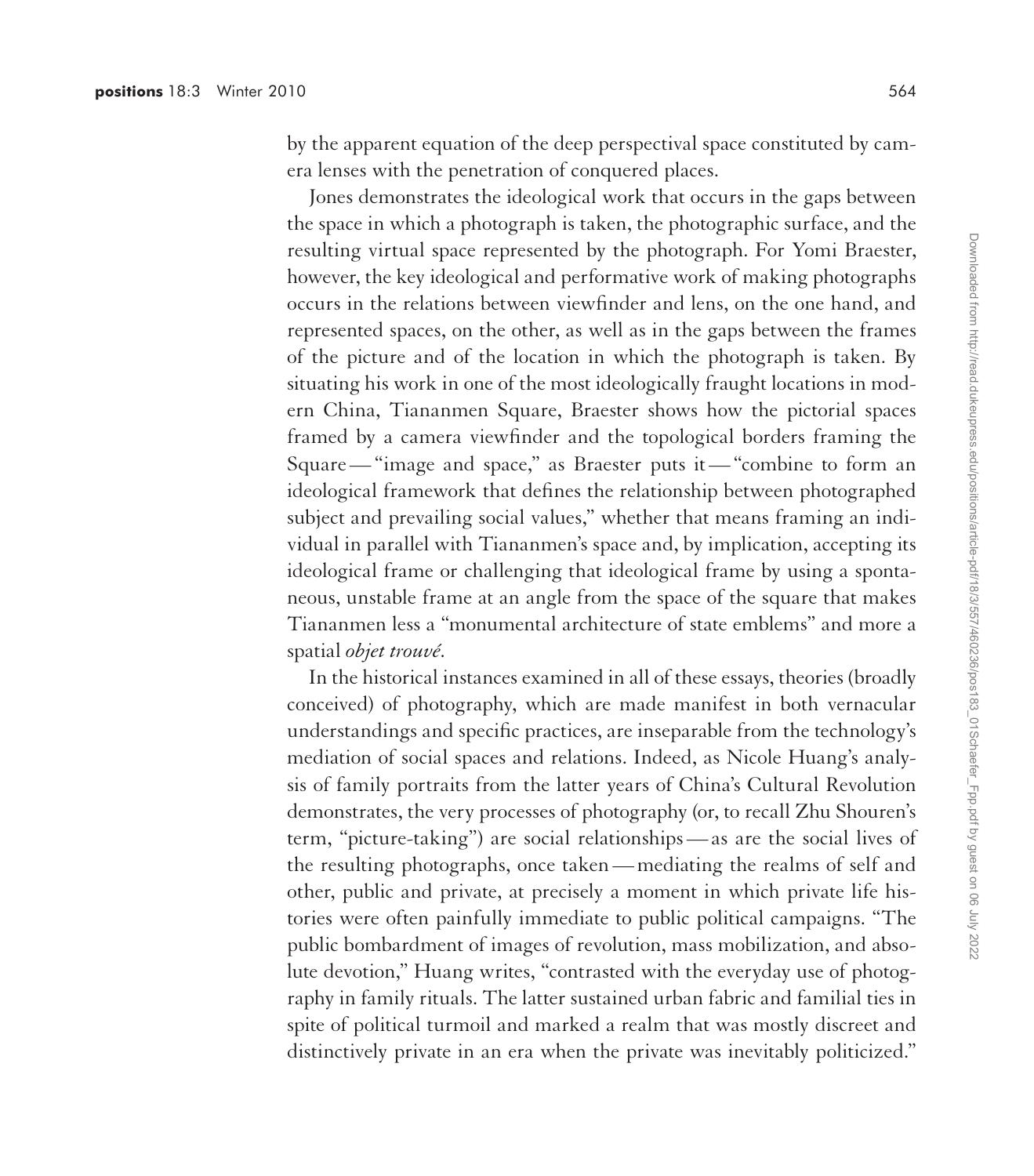The practice of family portrait photography, Huang argues, was a ritual of daily life, mediating one's relationship to family and nation, and forming the material basis of private histories. While this ritual quality of family portraiture is hardly unique, what is striking about Huang's analysis is her demonstration of how crucial was the notion of such photography as a series of nested ritual spaces in that time and place. Such spaces included the locations in which photographs were produced (that is, in local studios); the photographs themselves, conceived of as material spaces or sites, their frames demarcating the represented social spaces within which families were gathered (and the absences of family members marked); and the spaces through which such photographs— once developed and printed— were circulated or collected, hidden or displayed. The very historicity of such image-objects in family life depends on this conception of photographs as image-spaces, for it was the collection and sequencing of photographs that created the occasion for narrative— here, family histories of absence and displacement.

Indeed, in most of the instances examined in this issue, photography mediates historical time (of individuals and families, nations and empires) through highly charged spaces. And in most cases, too, photography serves a documentary function, one that depends not on a presumed ontology of "the photograph" but on specific photographic practices. Furthermore, the power of photographs to serve various documentary functions (scientific, familial, historical, architectural) derives as much from their practices as spatial, physical objects— with specific material conditions of production and collection in private albums, photobooks, or mass-circulation magazines as from their status as visual images. Even as visual images, photographs operate in close proximity to texts and, in several instances, are conceived of as texts themselves, capable of being "read." It is thus arguable that each of these essays reflects on the pictorial practices and medium specificity of photography. Such reflections, however, hardly turn us away from questions of cultural and historical specificity (a common, and often deserved, accusation leveled at the discourse of medium specificity); nor do they offer positivist fantasies of transparent, objective, or authoritative pictures of reality "as it really was." Rather, these essays on photography in East Asia offer the crucial perspective that the specific properties of a medium, and of the larger pictorial practices within and against which they operate, become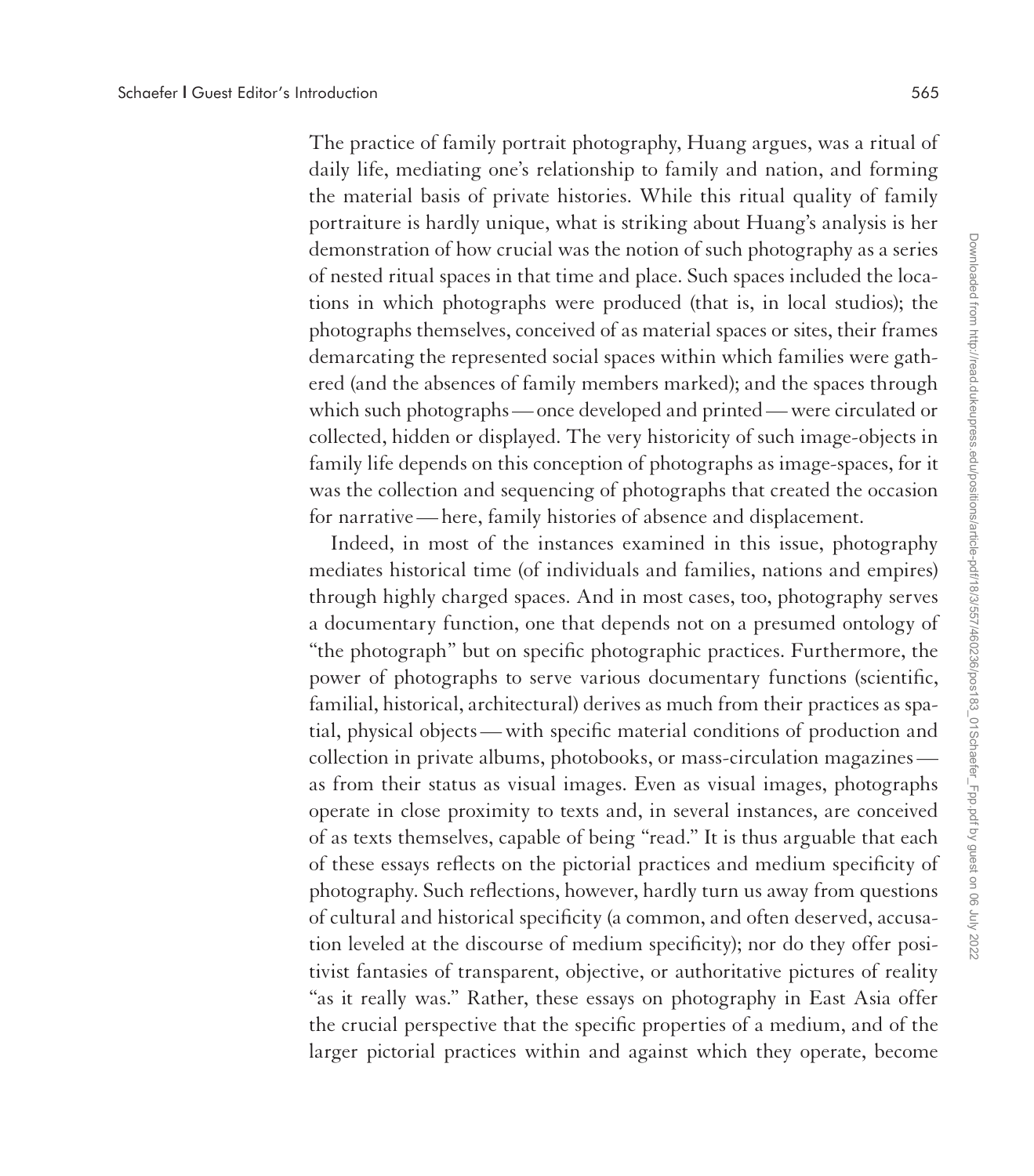problems precisely at moments of cultural transformation and crisis— such as the Cultural Revolution, the Pacific War, and nineteenth-century wars of colonialist aggression, as well as the recent era of destructive reconstruction of urban spaces. As such, our own historical and materialist understanding of (and relation to) such moments is inextricable from what might be called a politics of medium specificity. Such a perspective provokes new questions: What makes a photograph a document? Through what practices and assumptions are photographs constituted as documents? What, for that matter, is the relationship between photographs that are constituted as documents, and documentary photographs? And what kinds of historical documentation can photographs specifically provide?11

In most of the historical instances explored in this issue, to think through photography's places is to think through photography's shifting positions as a relatively new medium of representation (arguably the first modern recording technology) amid other mediums. 12 Its introduction, however, does not necessarily entail the radical shift which drives narratives that would see the history of photography as simply a story of modernization and, in much of the world, Westernization. The process of what, with apologies to Martin Jay, we might call scopic regime change, is never so simple and straightforward.13 The introduction of any new medium during a specific culturalhistorical moment is accompanied by a formal self-consciousness in both the new and existing media, as each maps out its specific properties and defines its place in relation to the others. It is common for a new medium to be used at first in the manner of existing media, or existing media to be used as a way of understanding the properties of the new, even as the places of older media are reexamined and transformed.14 For instance, the extraordinary resolution and detail of early photographs both distinguished them from other image-making practices and suggested their usefulness to different forms of scientific inquiry. And yet, as we see in pictorialist photographs from East Asia in the 1920s and 1930s, a number of prominent photographers tried to subsume the medium within art, making photographs look like paintings by suppressing resolution and detail, even as critics redefined ink painting as "essentially" East Asian in contrast to the foreign, perspectival images produced through photography. (Later in the twentieth cen-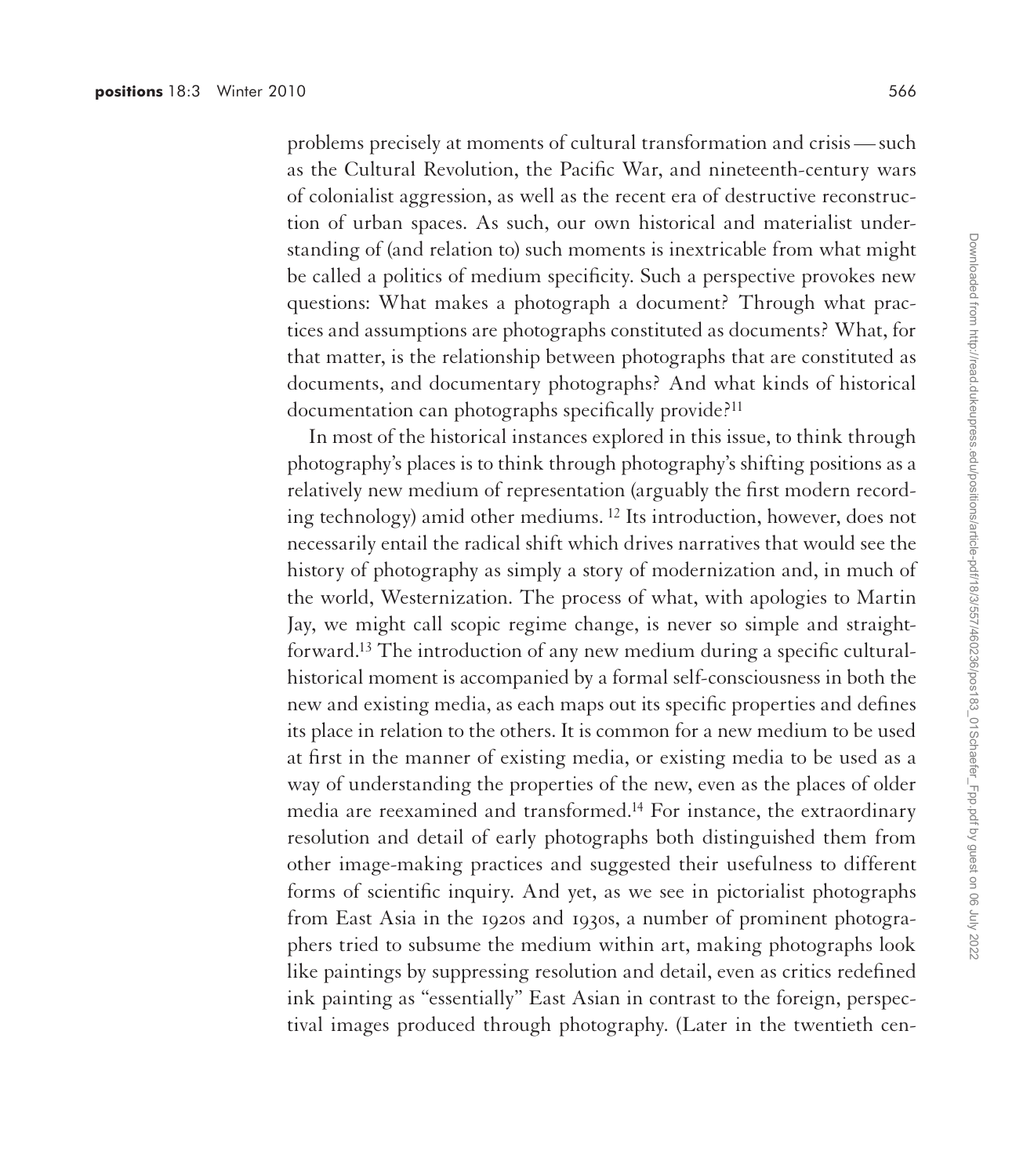tury, the tables would turn when photorealist artists such as Luo Zhongli attempted to make paintings virtually indistinguishable from finely detailed photographs.) At the same moment, illustrated magazines that featured pictorialist photography also prominently displayed scientific and avant-garde photographs well beyond the narrow categories of art photography that made available new modes of perception, in what, to use Miriam Hansen's term, might be called a vernacular modernism.15 Photography also interacted with nonvisual modes of representation. In Chinese fiction of the late Qing, for instance, photographs became objects of exchange, subsumed with little comment within an economy of love (as in Fu Lin's 1906 novel, *Stones in the Sea* [*Qin hai shi*]). By the 1920s and 1930s in both China and Japan, photography increasingly informed writing and vice versa, and it was used to model and disturb realist and antirealist literary narrative.

But while negotiations between photography and other media could take a wide variety of forms, in all cases the ideological stakes of such formal questions were high— indeed, perhaps heightened precisely because of the instability of the formal categories used to define various media. In Japan, for instance, conflicting perspectives on the relationship between still photography and narrativity have been imbricated with questions of sexuality and gender. As Kirsten Cather's case study reveals, even long after the introduction of photography in East Asia, the censorship trial of Oshima Nagisa's controversial 1976 film, *In the Realm of the Senses*, hinged on attempts to define the power of various kinds of images and the mediums through which images travel. In the trial, the film was considered in relation to photography and written texts; the relative powers each medium was understood to have to arouse and unleash "uncontrollable" (and erotic) mental images in spectators depended on the distinctions participants in the trial made among them. Cather's analysis discloses the ideological assumptions underlying these distinctions, and what was at stake in making them. Yet while photographs were distinguished in Cather's account from filmic narrative, owing to their stillness, in Sarah Frederick's essay on "photographic fiction" from the 1930s to the 1950s, photographs that were styled after films were sequenced together into narratives (lending themselves to a narrativity that exceeded their stillness) to suture spectators into orthodox ideologies of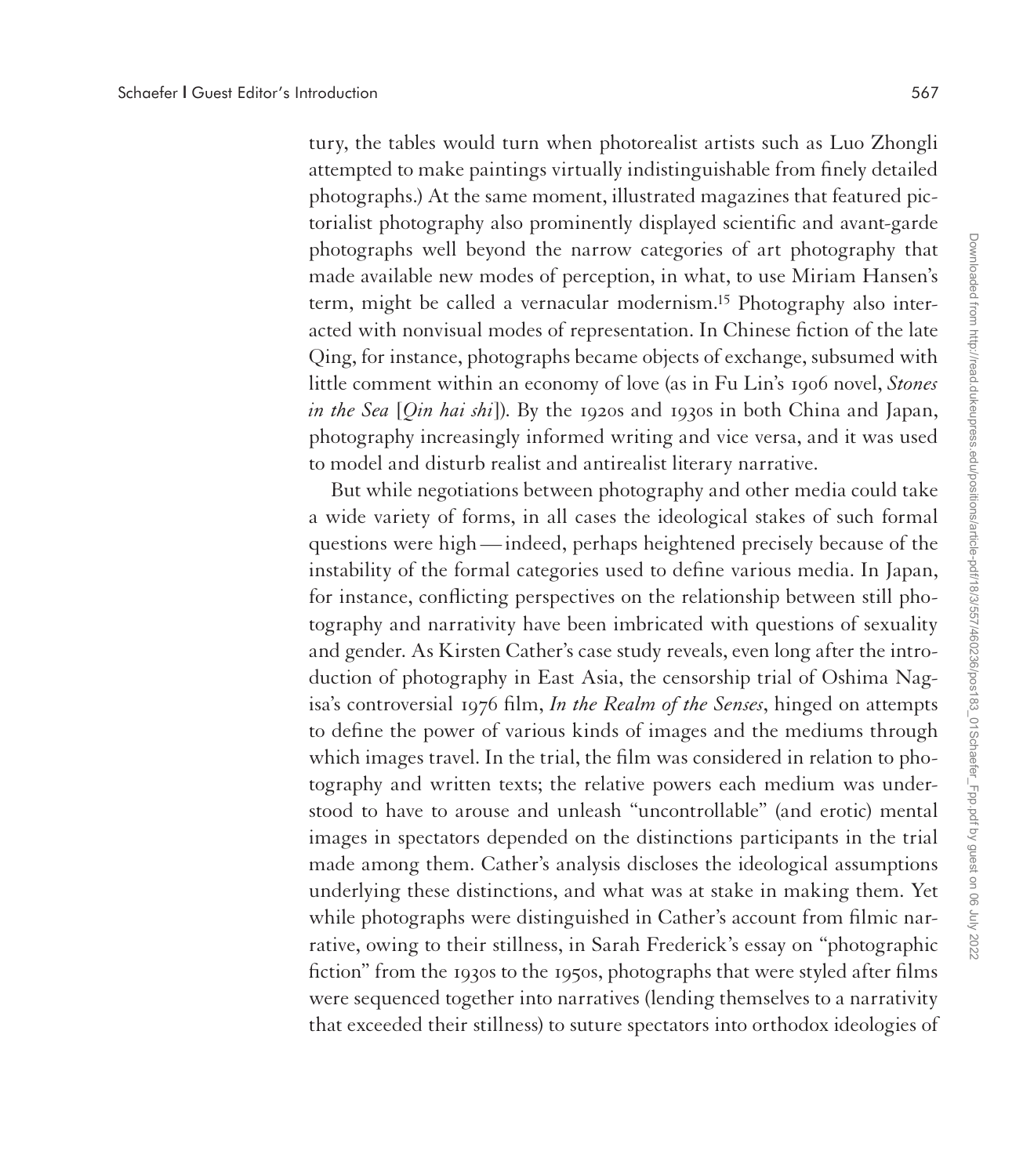gender and modern life. In both cases, the ideological effects of photographs are enabled precisely through their placement vis-à-vis other photographs and other media.

As all of the essays make clear, the aim in drawing out the problem of photography's places is not to essentialize "the photograph," let alone any kind of "East Asian photograph," but to find a point of departure for thinking through the stakes of various photographies in East Asia. Whether we consider photographs as framing and depicting places and rendering them transportable, or as objects that circulate and mediate places or are collected, archived, and displayed in specific spatial contexts, or whether we consider photography's places vis-à-vis other mediums and other technologies of surface-marking, recording, or image-making, to theorize photography as a range of practices in and of place is to engage with photography as an elastic set of historical practices, with a wide range of epistemological and ideological effects. We are only beginning to explore the histories of photography and the histories that can be produced by thinking through photographs and photographic practices in East Asia. Given the rarity of extant archival materials, due to destruction or negligence, such histories may never be fully mapped. Yet even photographic histories as thoroughly mapped as those of the West still exclude more practices than they include— such as nonart, nonrepresentational photographs that do not easily accommodate familiar problematics of realism, representation, and indexicality.16 In place of a fullfledged history of photography in East Asia, then, the essays that follow examine a few key sites, a few of photography's places.

William Schaefer, Guest Editor

## **Notes**

I am grateful to Tani Barlow, Andrew Jones, and Lydia Liu for their advice, encouragement, and support of this project, as well as to the two anonymous readers for their meticulous and inspired critiques of the entire manuscript. Jiwon Shin's generously critical and clarifying reading of an earlier draft of this introduction transformed not only my own text but the shape of the issue as a whole.

1. Emerson's work was first shown as part of an exhibition of foreign photography in Japan in 1893. For a conventional survey of pictorialist photography in Japan, see Kaneko Ryuichi,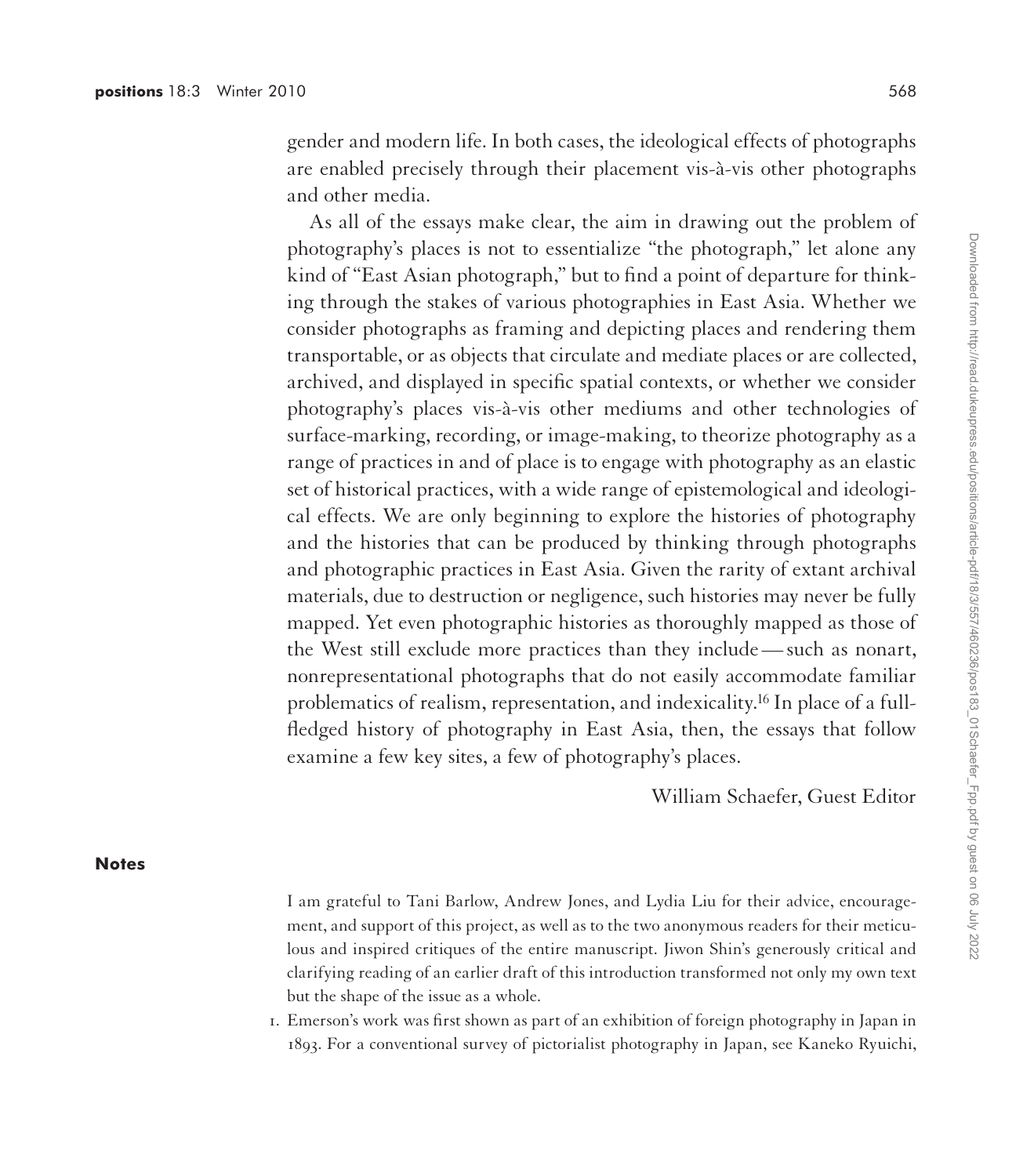"The Origins and Development of Japanese Art Photography," in *The History of Japanese Photography*, ed. Anne Wilkes Tucker et al. (New Haven, CT: Yale University Press, 2003), 100 – 113. For a discussion of pictorialist photography and the assumptions about vision, sensory impression, and perception on which it was based, see Peter Henry Emerson, *Naturalistic Photography for Students of the Art* (New York: Arno, 1973).

- 2. Zhu Shouren, "Bianjizhe yan" ("Editor's comments"), *Zhonghua sheying zazhi* (*The Chinese Journal of Photography*) 1 (July 1932): 47. All further references cited in the text.
- 3. It is noteworthy that two decades before, the photographer Alvin Langdon Coburn was deriving his own compositional practices from the woodblock prints of Hokusai and Hiroshige.
- 4. W. J. T. Mitchell, introduction to *Landscape and Power* (Chicago: University of Chicago Press, 1994).
- 5. The work of Joel Snyder has been crucial in its ongoing critique of the prevailing conceptions of photography. See, e.g., Joel Snyder and Neil Walsh Allen, "Photography, Vision, and Representation," *Critical Inquiry* 2 (1975): 143 – 69; Joel Snyder, "Documentary without Ontology," *Studies in Visual Communication* 10 (1984): 78 – 90; and "Inventing Photography: 1839 – 1879," in *On the Art of Fixing a Shadow: One Hundred and Fifty Years of Photography*, ed. Sarah Greenough et al. (New York: Bulfinch, 1989). Another essential critique is Patrick Maynard, *The Engine of Visualization: Thinking through Photography* (Ithaca, NY: Cornell University Press, 1997), with its conceptualization of photography as one among many technologies for the marking of surfaces.
- 6. Jan Baetans, "Conceptual Limitations of Our Reflection on Photography: The Question of 'Interdisciplinarity,' " in *Photography Theory*, ed. James Elkins (London: Routledge, 2007), 57. The entire book is not only an excellent discussion of the current state of photography theory but also an illuminating examination and equally illuminating instance of this impasse.
- 7. See, e.g., the quite varied work of Joel Snyder, Patrick Maynard, Geoffrey Batchen, Blake Stimson, and Robin Kelsey.
- 8. Christopher Pinney and Nicolas Peterson, eds., *Photography's Other Histories* (Durham, NC: Duke University Press, 2003).
- 9. On the notion of images as spatial— as demarcated spaces whose markings create virtual (represented) spaces even as they are always situated in the context of real, social spaces— see David Summers, *Real Spaces: World Art History and the Rise of Western Modernism* (London: Phaidon, 2003).
- 10. I derive this terminology from Jan Baetans's notion of an "anthropology of photography" in the discussion in Elkins, *Photography Theory*, 182.
- 11. For a preliminary discussion of contemporary practices of documentary photography in China, see William Schaefer, "Poor and Blank: History's Marks and the Photographies of Displacement," *Representations* 109 (2010): 1 – 34.
- 12. Michael North, "Mechanical Recording and the Modern Arts," introduction to *Camera*